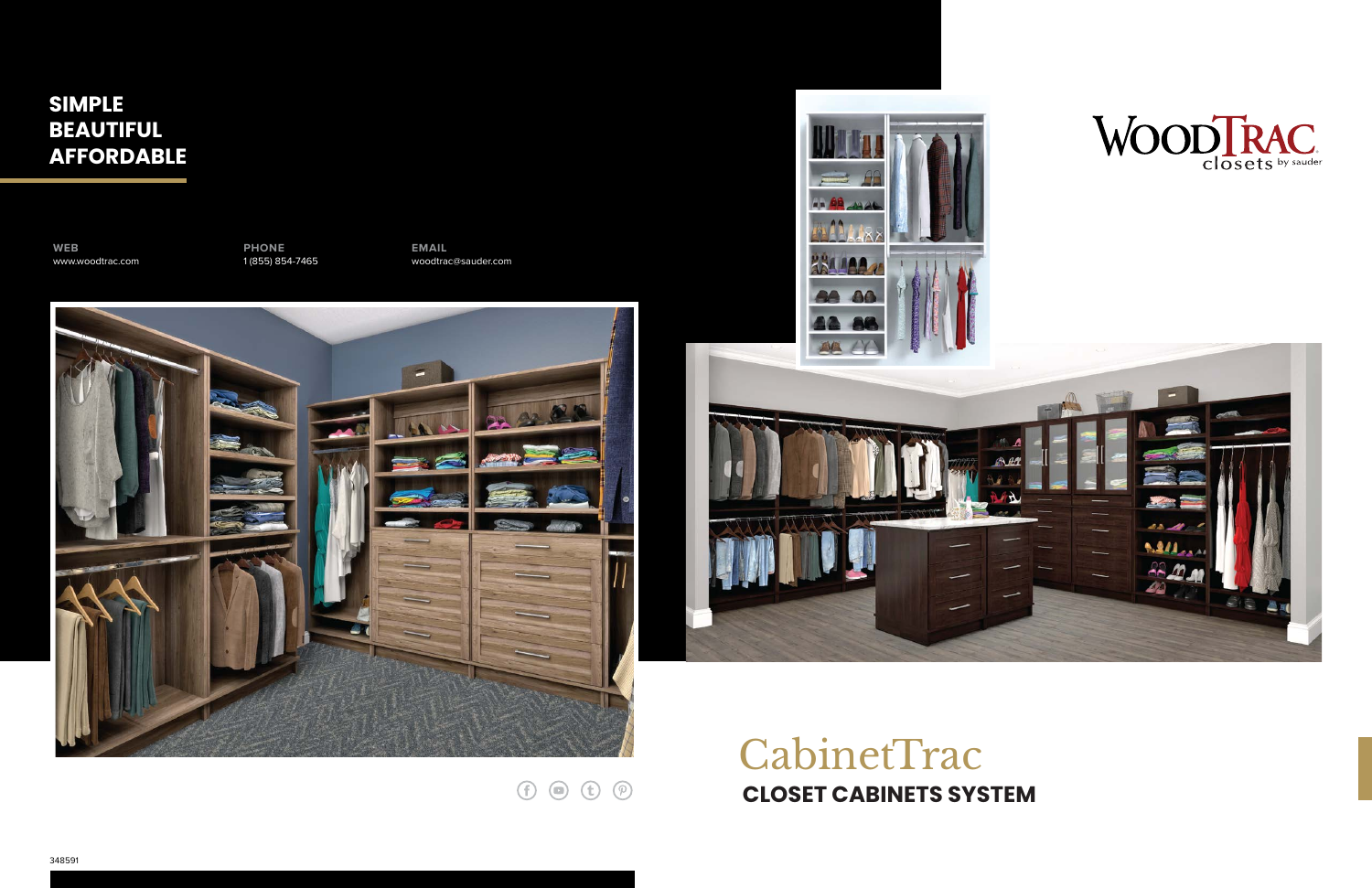# **WOOD CLOSETS**

### **CUSTOM STORAGE**

#### **SOLUTIONS FOR THE ENTIRE HOME**

WoodTrac combines its heritage of innovation with the strength of its state-of-the-art manufacturing operation in Archbold, Ohio. The *CabinetTrac* system is made to last – with the look and feel of fine furniture. Made from  $\frac{3}{4}$ " thick top-grade engineered wood, it's environment-friendly and affordable.

The *CabinetTrac* system is a built-in, custom storage solution that can be used anywhere in the home. Transform any closet into an organized, personalized, attractive space. Use it for **walk-ins, reach-ins, pantries, linen closets, laundry, mudrooms, and more**.

#### **UNBEATABLE QUALITY**

Top of the line, affordable closets should be available to everyone. The *CabinetTrac* system works for **single-family** homeowners who are building or upgrading their current closets. Or design affordable, beautiful, easy-to-install closets for **multi-family** buildings.

WoodTrac closets feature hundreds of configurations to create truly custom organization. We offer the styles, colors, and upgrades to make the most of any space. *CabinetTrac* cabinets are modular, wall or floor mounted pieces that fit any space.

### **MADE FOR EVERYONE**

2013 PROFILE OF BUYERS' HOME FEATURE PREFERENCES



*National Association of Realtors found that a master bedroom walk-in closet was the third most common feature on which buyers would spend more.*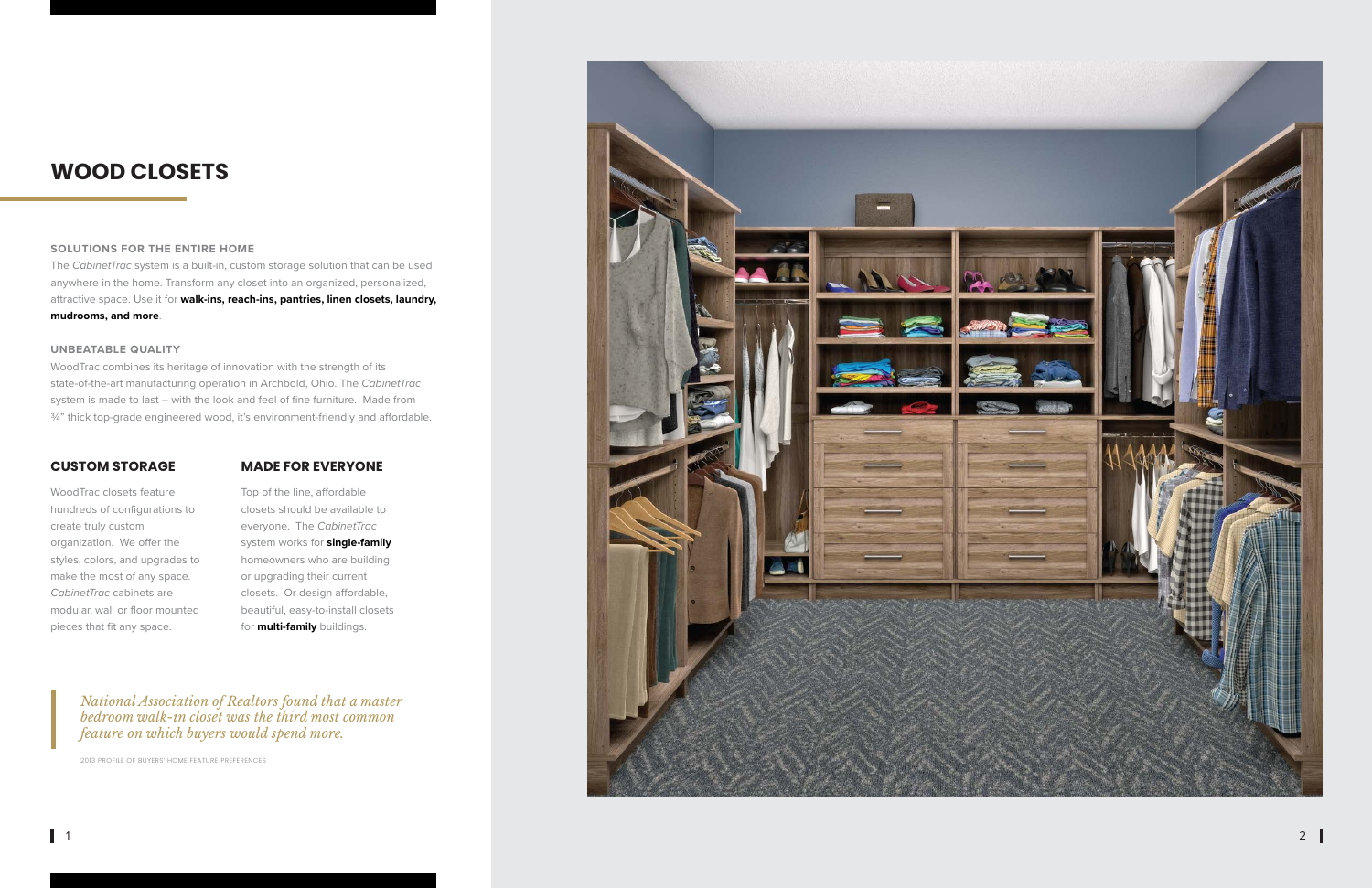**WHITE ESPRESSO SALT OAK**

# **COLOR OPTIONS**



# **CONFIGURATION**

# **PRODUCT FEATURES**

*CabinetTrac* is a modular system with flexibility – select different configurations and cabinets, add drawers or shelves, and accessorize with baskets, valet rods, and more. Combined, these features create everything custom storage should be - functional, beautiful, and affordable.



冎

**SEG** Fast, easy installation on a wall-mounted wood cleat



Online design tools to create custom closets





Four-sided drawer construction & soft-close doors

Solid hanging rods & tiltable shoe shelves

# CabinetTrac

## **FULL CABINETS**

Use full cabinets for the ultimate built-in look. Full uprights with optional solid backs and toe kicks give closets a high-end feel with maximum functionality. Wall mount to keep the floor clear or floor mount for a true cabinet look.





### **HALF HANGING**

Half cabinets are wall-mounted with no back and are the most economical way to organize closets. Great for hanging storage, they can be combined with full cabinets to create functionality and variety.

# **QUARTER HANGING**

Quarter cabinets are wall-mounted with no back and help to organize long hang clothes like dresses and coats. Their simple configuration also makes them ideal for entry closets.







*Add shelves, rods, drawers, doors, baskets and more to customize the function of each cabinet.* 

#### **ACCESSORIZE**